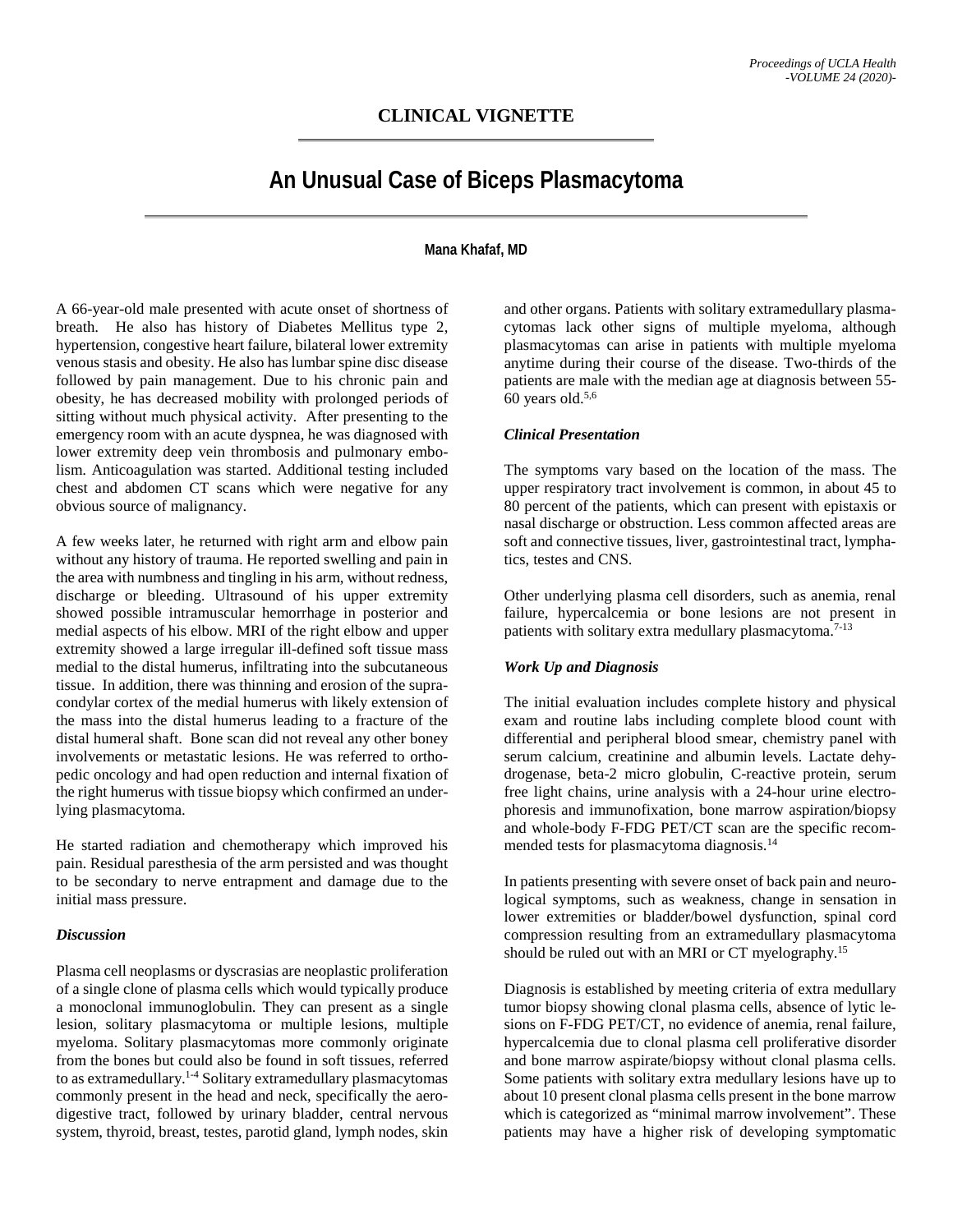myeloma. If the clonal plasma cell percentage is higher than 10 percent in bone marrow, multiple myeloma should be considered as the diagnosis for which additional systemic treatment is indicated.16

Since the prognosis and treatment options vary between different plasma cell dycrasias, Solitary extra medullary plasmacytoma should be distinguished from other hematological and non-hematological diagnoses.

Immunostaining for kappa and light chains or flow cytometry is used to determine the morphology of the plasma cells and clonal nature of the plasma cells. As plasma cells in solitary extramedullary plasmacytomas are identical to the ones in multiple myeloma, diagnosis needs exclusion of other features of multiple myeloma including normal bone marrow without clonal plasma cells, negative F-FDG PET/CT and no evidence of lytic boney lesions, anemia, hypercalcemia, renal failure unless explained by other known etiologies.16

#### *Treatment and Prognosis*

Radiation therapy is the treatment of choice, given over a fourweek course. The role of radiation therapy is not as clear if complete surgical resection is performed. Surgery alone can cure small lesions without adjuvant radiation therapy if residual local disease is not suspected. Adjuvant chemotherapy has not shown improvement in relapse rate or disease-free survival.

Local radiation therapy is recommended in treatment of the patients with incompletely resected solitary extra medullary plasmacytomas instead of further surgery, chemotherapy or observation.<sup>17,18</sup> Bisphosphonates are indicated only in osteopenic cases.5

Post tumoricidal radiation therapy, the recurrence rate of solitary extramedullary plasmacytoma is reported to be less than 7 percent.19,20 Progression to multiple myeloma is seen in about 10 to 15 percent of the cases, with a higher percentage if minimal marrow involvement is present. $21,22$ 

Five-year survival rate is between 40 to 85 percent with head and neck cases favoring a better prognosis compared to connective and soft tissues patients who seem to have a worse outcome.23,24

### **REFERENCES**

- 1. *World Health Organization Classification of Tumours. Pathology and Genetics of Tumours of Haematopoietic and Lymphoid Tissues*. Jaffe ES, Harris NL, Stein H, Vardiman JW (Eds). IARC Press: Lyon; 2001.
- 2. **Soutar R, Lucraft H, Jackson G, Reece A, Bird J, Low E, Samson D; Guidelines Working Group of the UK Myeloma Forum; British Committee for Standards in Haematology; British Society for Haematology**. Guidelines on the diagnosis and management of solitary plasmacytoma of bone and solitary extramedullary plasma-

cytoma. *Br J Haematol*. 2004 Mar;124(6):717-26. doi: 10.1111/j.1365-2141.2004.04834.x. PMID: 15009059.

- 3. *World Health Organization Classification of Tumours of Haematopoietic and Lymphoid Tissue*s. Swerdlow SH, Campo E, Harris NL, et al. (Eds). IARC Press: Lyon; 2008.
- 4. **Swerdlow SH, Campo E, Pileri SA, Harris NL, Stein H, Siebert R, Advani R, Ghielmini M, Salles GA, Zelenetz AD, Jaffe ES**. The 2016 revision of the World Health Organization classification of lymphoid neoplasms. *Blood*. 2016 May 19;127(20):2375-90. doi: 10.1182/blood-2016- 01-643569. Epub 2016 Mar 15. PMID: 26980727; PMCID: PMC4874220.
- 5. **Dores GM, Landgren O, McGlynn KA, Curtis RE, Linet MS, Devesa SS**. Plasmacytoma of bone, extramedullary plasmacytoma, and multiple myeloma: incidence and survival in the United States, 1992-2004. *Br J Haematol*. 2009 Jan;144(1):86-94. doi: 10.1111/j.1365- 2141.2008.07421.x. Epub 2008 Nov 11. PMID: 19016727; PMCID: PMC2610331.
- 6. **Shih LY, Dunn P, Leung WM, Chen WJ, Wang PN**. Localised plasmacytomas in Taiwan: comparison between extramedullary plasmacytoma and solitary plasmacytoma of bone. *Br J Cancer*. 1995 Jan;71(1):128-33. doi: 10.1038/ bjc.1995.26. PMID: 7819027; PMCID: PMC2033434.
- 7. **Goyal G, Bartley AC, Funni S, Inselman J, Shah ND, Marshall AL, Ashrani AA, Kapoor P, Durani U, Hashmi SK, Siddiqui MA, Buadi FK, Go RS, Kyle RA, Kumar S, Gonsalves WI**. Treatment approaches and outcomes in plasmacytomas: analysis using a national dataset. *Leukemia*. 2018 Jun;32(6):1414-1420. doi: 10.1038/s41375-018-0099-8. Epub 2018 Mar 21. PMID: 29654264; PMCID: PMC6522261.
- 8. **Rajkumar SV, Dispenzieri A, Kyle RA**. Monoclonal gammopathy of undetermined significance, Waldenström macroglobulinemia, AL amyloidosis, and related plasma cell disorders: diagnosis and treatment. *Mayo Clin Proc*. 2006 May;81(5):693-703. doi: 10.4065/81.5.693. Erratum in: *Mayo Clin Proc*. 2006 Nov;81(11):1509. PMID: 16706268.
- 9. **Mayr NA, Wen BC, Hussey DH, Burns CP, Staples JJ, Doornbos JF, Vigliotti AP**. The role of radiation therapy in the treatment of solitary plasmacytomas. *Radiother Oncol*. 1990 Apr;17(4):293-303. doi: 10.1016/0167- 8140(90)90003-f. PMID: 2343147.
- 10. **Holland J, Trenkner DA, Wasserman TH, Fineberg B**. Plasmacytoma. Treatment results and conversion to myeloma. *Cancer*. 1992 Mar 15;69(6):1513-7. doi: 10.1002/1097-0142(19920315)69:6<1513::aidcncr2820690633>3.0.co;2-x. PMID: 1540888.
- 11. **Tsang RW, Gospodarowicz MK, Pintilie M, Bezjak A, Wells W, Hodgson DC, Stewart AK**. Solitary plasmacytoma treated with radiotherapy: impact of tumor size on outcome. *Int J Radiat Oncol Biol Phys*. 2001 May 1;50(1):113-20. doi: 10.1016/s0360-3016(00)01572-8. PMID: 11316553.
- 12. **Knobel D, Zouhair A, Tsang RW, Poortmans P, Belkacémi Y, Bolla M, Oner FD, Landmann C, Castelain B, Ozsahin M; Rare Cancer Network**.